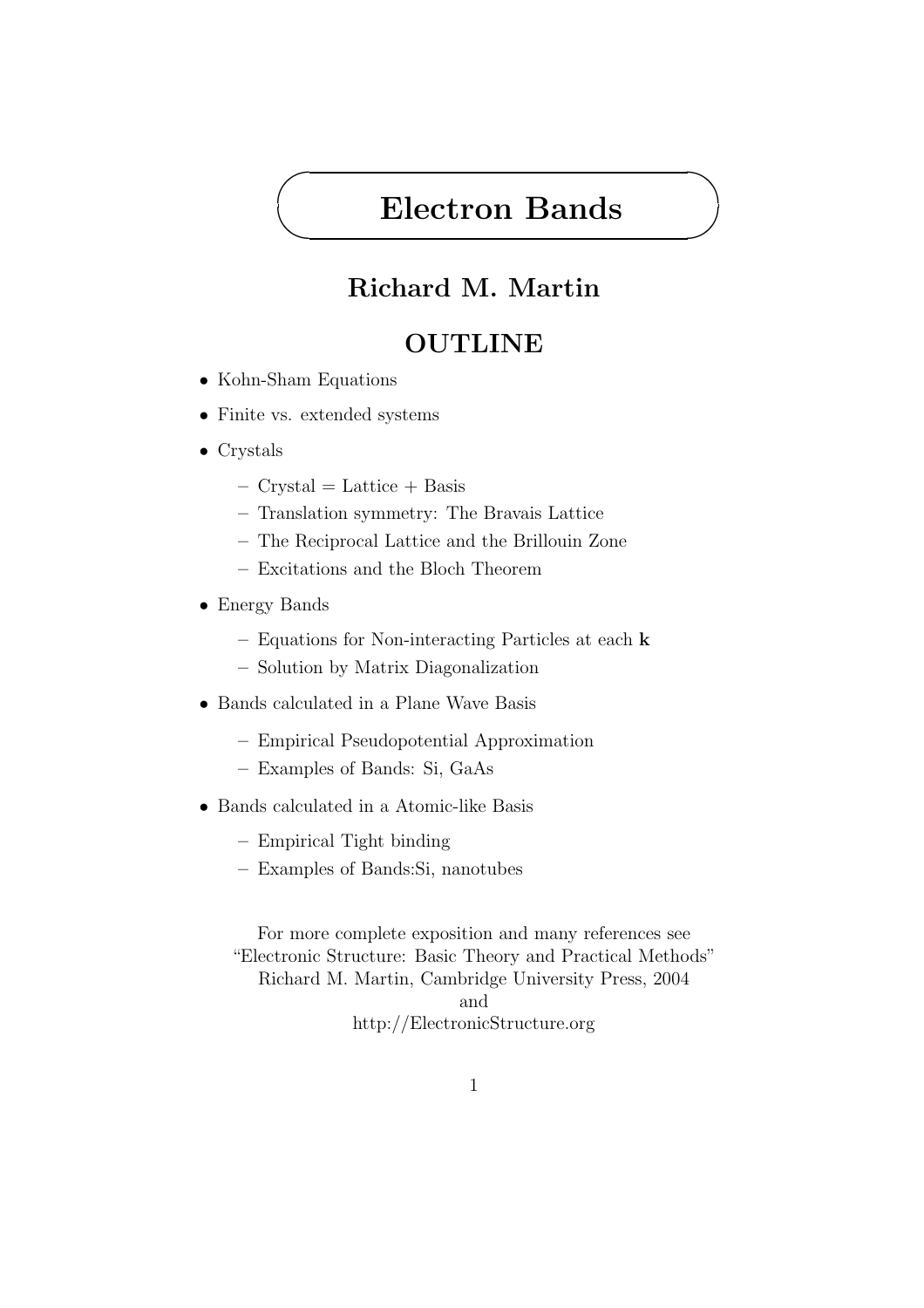#### $\searrow$ Kohn-Sham Equations

The step that has made density functional theory so useful is the Kohn-Sham ansatz which leads to independent-particle equations for the electrons in matter. Thus one arrives at the Kohn–Sham Schrödinger-like equations:

$$
(H_{eff} - \varepsilon_i)\psi_i(\mathbf{r}) = 0\tag{1}
$$

where the  $\varepsilon_i$  are the eigenvalues,

✬

$$
H_{eff}(\mathbf{r}) = -\frac{\hbar^2}{2m_e}\nabla^2 + V_{eff}(\mathbf{r}).
$$
\n(2)

and

$$
V_{eff}(\mathbf{r}) = V_{ext}(\mathbf{r}) + \frac{\partial E_{Hart}}{\partial n_{eff}(\mathbf{r})} + \frac{\partial E_{xc}}{\partial n_{eff}(\mathbf{r})}
$$
(3)

$$
= V_{ext}(\mathbf{r}) + V_{Hart}[n_{eff}] + V_{xc}[n_{eff}]. \tag{4}
$$

The only ways that one electron knows about the other electrons is (1) through the exclusion principle and (2) through the effective potential  $V_{eff}(\mathbf{r})$ which is a functional of the density

$$
n_{eff}(\mathbf{r}) = \sum_{i=1}^{N} |\psi_i(\mathbf{r})|^2,
$$
\n(5)

which depends upon all the electrons. The density and the potential must be solve self-consistently and at the solution  $n_{eff}(\mathbf{r}) = n(\mathbf{r})$  is the density.

The total energy can be written

$$
\tilde{E} = \sum_{i=1}^{N} \varepsilon_i - \frac{1}{2} \int V_{Hart}(\mathbf{r}) n_{eff}(\mathbf{r}) dr + (E_{xc}[n] - \int (V_{xc} n_{eff}(\mathbf{r}) dr) \tag{6}
$$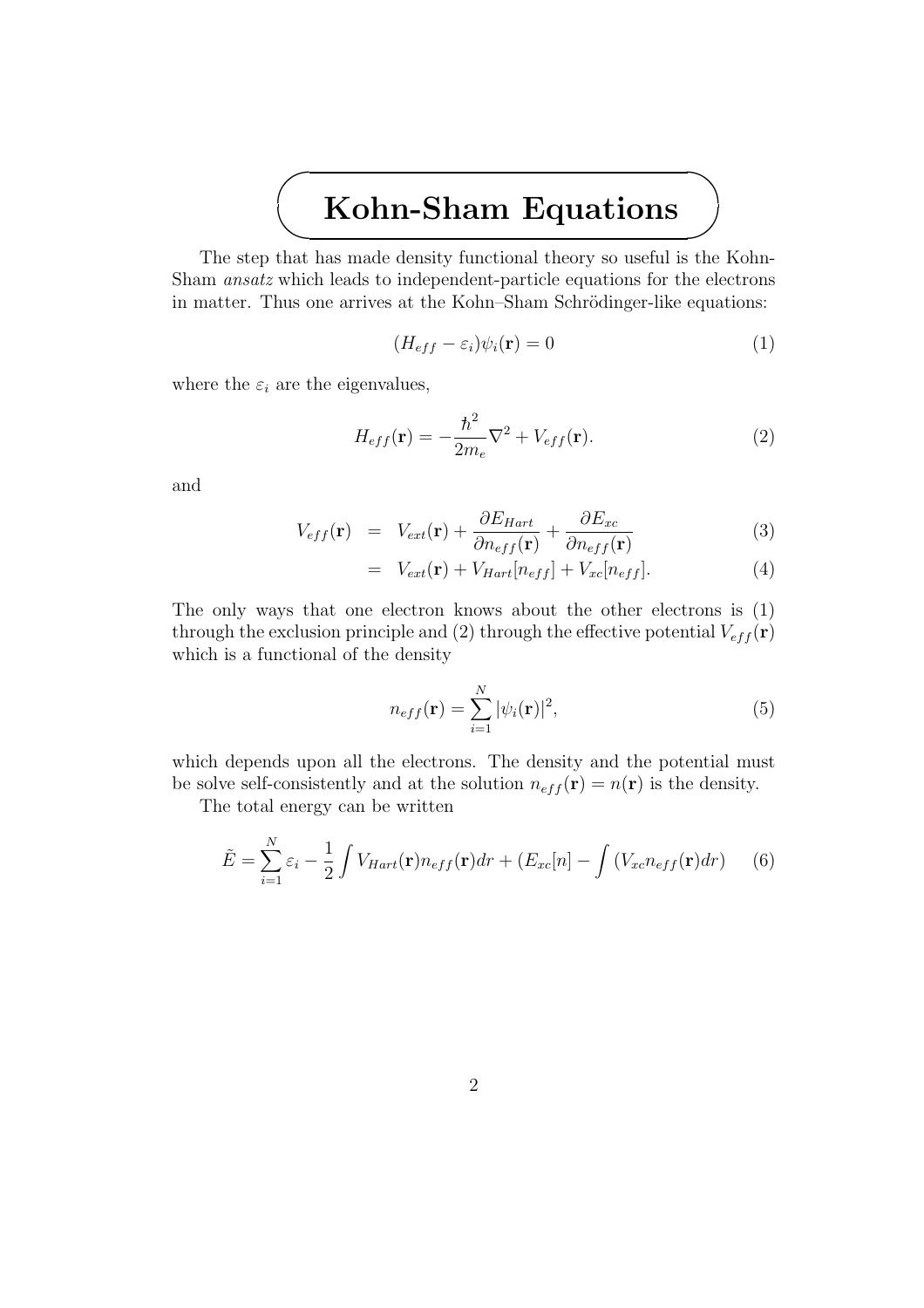## Finite vs. Extended Systems

Here we consider the solution of the independent-particle Schrödinger-like equations:

$$
(H_{eff} - \varepsilon_i)\psi_i(\mathbf{r}) = 0\tag{7}
$$

where the  $\varepsilon_i$  are the eigenvalues, and we assume the hamiltonian  $H_{eff}(\mathbf{r}) =$  $-\frac{\hbar^2}{2m}$  $\frac{\hbar^2}{2m_e}\nabla^2 + V_{eff}(\mathbf{r})$  is given. That is, it as been derived or we have an approximate form. The purpose here is to understand the nature of the solution not the details.

• Finite systems - atoms, molecules, clusters

✬

 $\searrow$ 

- Boundary conditions determine which states are allowed:  $\psi_i = 0$ at infinity
- Leads to discrete bound states; unbound continuum states
- Extended systems crystals, nanotubes, devices with a small system coupled to extended leads, . . .
	- Boundary conditions may be "open", periodic, . . .
	- Leads to continuous "bands" of allowed states; and it may lead to forbidden gaps

Figure 1: "Rolling" of a graphene sheet (part of an extended crystal) to form a nanotube (finite circumference, extended length)

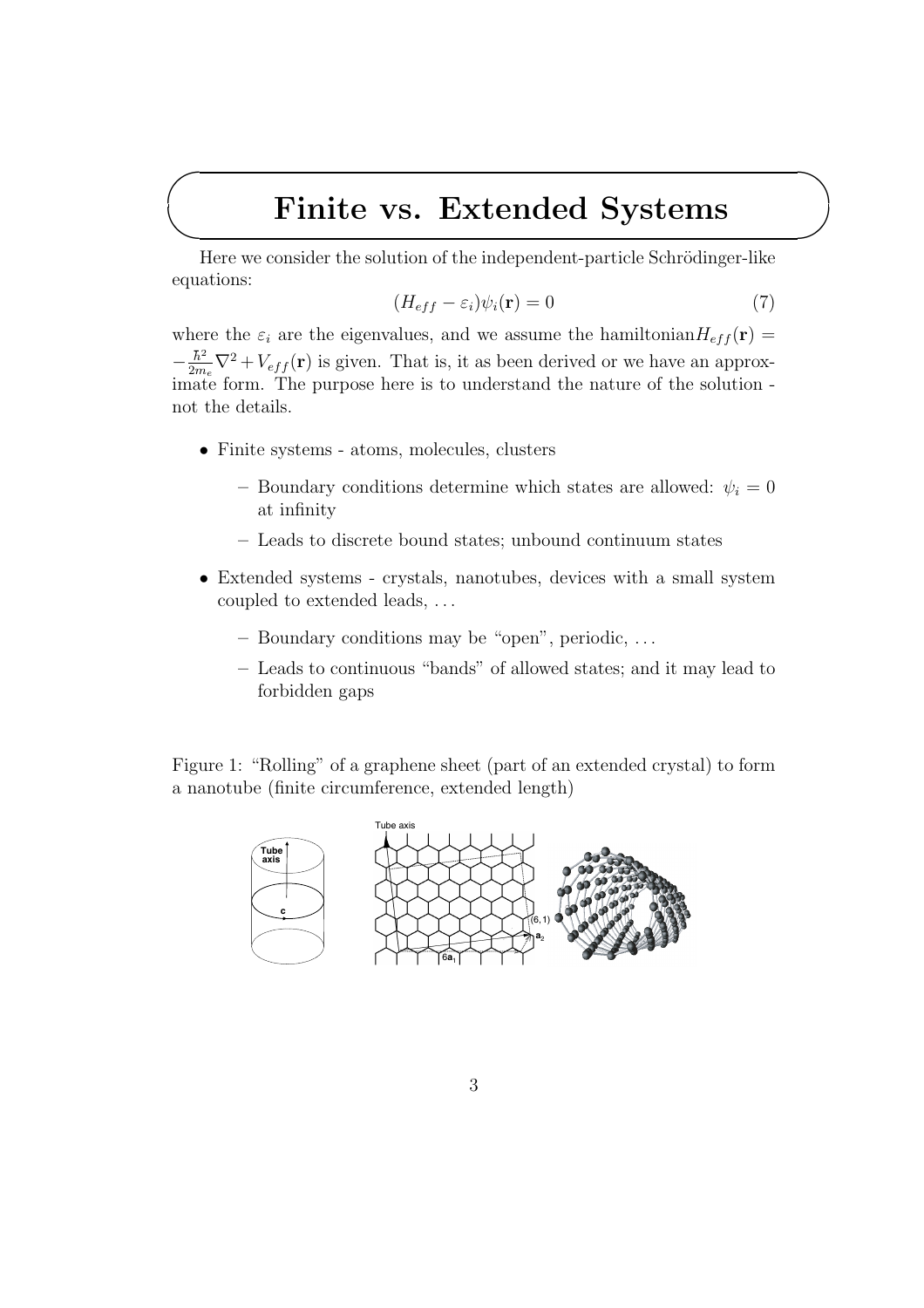# Periodic Crystals

(See, e.g., Aschroft and Mermin, "Solid State Physics", Chapters 4-8.)

A crystal is an ordered state of matter in which the positions of the nuclei (and consequently all properties) are repeated periodically in space. It is specified by the positions of the nuclei in the smallest possible repeat unit (primitive unit cell), and the rules that describe the repetition (translations).

The positions and types of atoms in the unit cell is called the basis, and the set of translations generates the entire periodic crystal by repeating the basis. The set of translation vectors is a lattice of points in space called the Bravais lattice. This can be summarized as:

#### Crystal structure  $=$  Bravais lattice  $+$  basis.

The Bravais lattice is a set of points - each point represents a translation that is as an integral multiple of primitive translation vectors,

$$
\mathbf{T}(n_1, n_2, ..) = n_1 \mathbf{a}_1 + n_2 \mathbf{a}_2 + ... \tag{8}
$$

Examples: (here a is the unit of length)

✬

 $\searrow$ 

- line:  $\mathbf{a}_1 = a$ .
- square:  $\mathbf{a}_1 = (1, 0)a$ ;  $\mathbf{a}_2 = (0, 1)a$ .
- triangular:  $\mathbf{a}_1 = (1,0)a; \ \mathbf{a}_2 = (\frac{1}{2},$  $\sqrt{3}$  $\frac{\sqrt{3}}{2}$ )a.
- simple cubic:  $\mathbf{a}_1 = (1, 0, 0)a; \ \mathbf{a}_2 = (0, 1, 0)a; \ \mathbf{a}_3 = (0, 0, 1)a.$
- face centered cubic  $\mathbf{a}_1 = (\frac{1}{2}, \frac{1}{2})$  $(\frac{1}{2},0)a; \mathbf{a}_2 = (\frac{1}{2},0,\frac{1}{2})$  $(\frac{1}{2})a; \ \mathbf{a}_3=(0,\frac{1}{2})$  $\frac{1}{2}, \frac{1}{2}$  $(\frac{1}{2})a.$

Figure 2: Bravais for simple cubic and simple hexagonal crystals

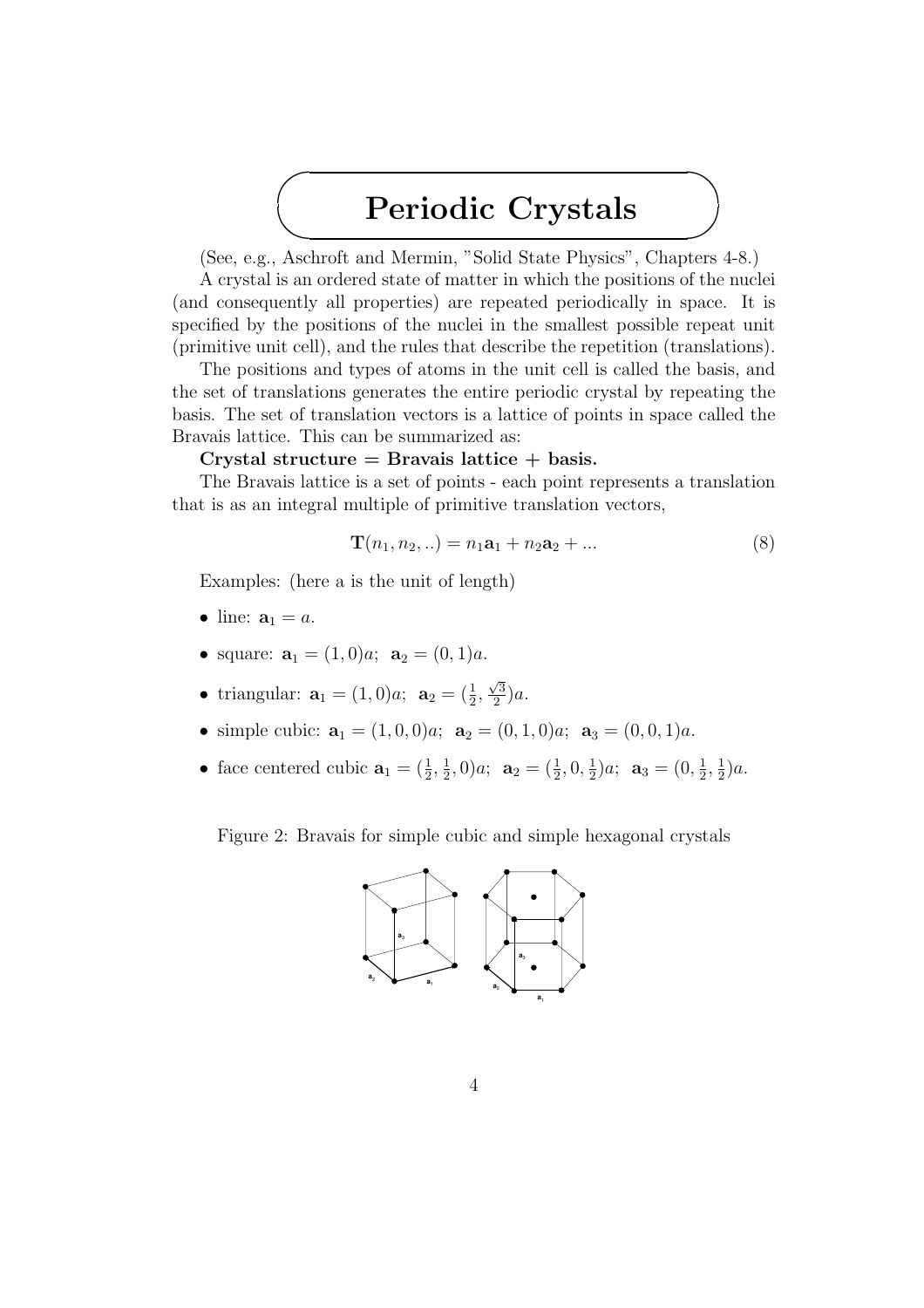# Periodic Functions and the Reciprocal Lattice

Consider any function  $f(\mathbf{r})$  defined for the crystal, such as the density of the electrons. This function is the same in each unit cell,

$$
f(\mathbf{r} + \mathbf{T}(n_1, n_2, n_3)) = f(\mathbf{r}),\tag{9}
$$

where **T** is any translation defined above.

#### Fourier transforms

A periodic function can be represented by a Fourier transform

$$
f(\mathbf{q}) = \frac{1}{\Omega_{crystal}} \int_{\Omega_{crystal}} f(\mathbf{r}) exp(i\mathbf{q} \cdot \mathbf{r}) d\mathbf{r}
$$
 (10)

Since f is periodic, this can be written:

$$
f(\mathbf{q}) = \frac{1}{\Omega_{crystal}} \sum_{n_1, n_2, n_3} \int_{\Omega_{cell}} f(\mathbf{r}) exp(i\mathbf{q} \cdot (\mathbf{r} + \mathbf{T}(n_1, n_2, n_3)) d\mathbf{r}
$$
  
= 
$$
\frac{1}{N_{cell}} \sum_{n_1, n_2, n_3} exp(i\mathbf{q} \cdot \mathbf{T}(n_1, n_2, n_3)) \times \frac{1}{\Omega_{cell}} \int_{\Omega_{cell}} f(\mathbf{r}) exp(i\mathbf{q} \cdot \mathbf{r}) d\mathbf{r}(11)
$$

Now the first term on the right hand side is 0 all q except those for which  $\mathbf{q} \cdot \mathbf{T}(n_1, n_2, n_3) = 2\pi \times integer$  for all translations **T**. Since  $\mathbf{T}(n_1, n_2, n_3)$  is an integral multiple of the primitive translations  $a_i$ , it follows that  $q \cdot a_i =$  $2\pi \times integer$ .

#### This defines the Reciprocal Lattice

If we define the vectors  $\mathbf{b}_i$ ,  $i = 1, d$  which are reciprocal to the the primitive translations  $a_i$ , i.e.,

$$
\mathbf{b}_i \cdot \mathbf{a}_j = 2\pi \delta_{ij},\tag{12}
$$

then the only non-zero Fourier components of  $f(\mathbf{r})$  are for  $\mathbf{q} = \mathbf{G}$ , where the G vectors are a lattice of points in reciprocal space defined by

$$
\mathbf{G}(n_1, n_2, n_3) = n_1 \mathbf{b}_1 + n_2 \mathbf{b}_2 + n_3 \mathbf{b}_3. \tag{13}
$$

Finally, the non-zero Fourier transform of the periodic function can be written in terms of the integral over one primitive cell,

$$
f(\mathbf{G}) = \frac{1}{\Omega_{cell}} \int_{\Omega_{cell}} f(\mathbf{r}) exp(i\mathbf{G} \cdot \mathbf{r}) d\mathbf{r}
$$
 (14)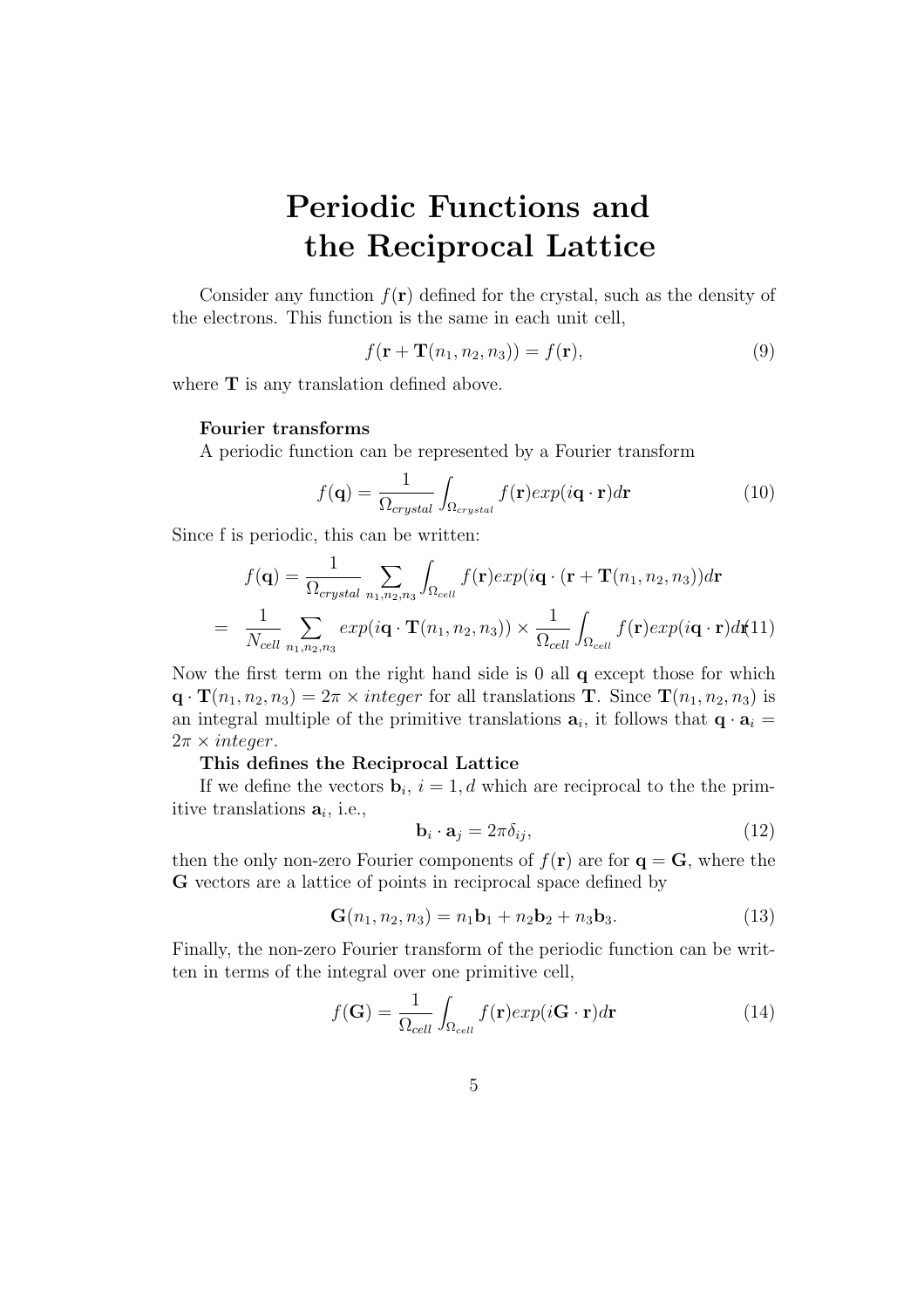# The Reciprocal Lattice

Figure 3: Face centered cubic (fcc) lattice and its Wigner-Seitz cell (right figure). Note: fcc is reciprocal to the bcc lattice.



Figure 4: Body centered cubic (bcc) lattice and its Wigner-Seitz cell. Note: bcc is reciprocal to the fcc lattice.

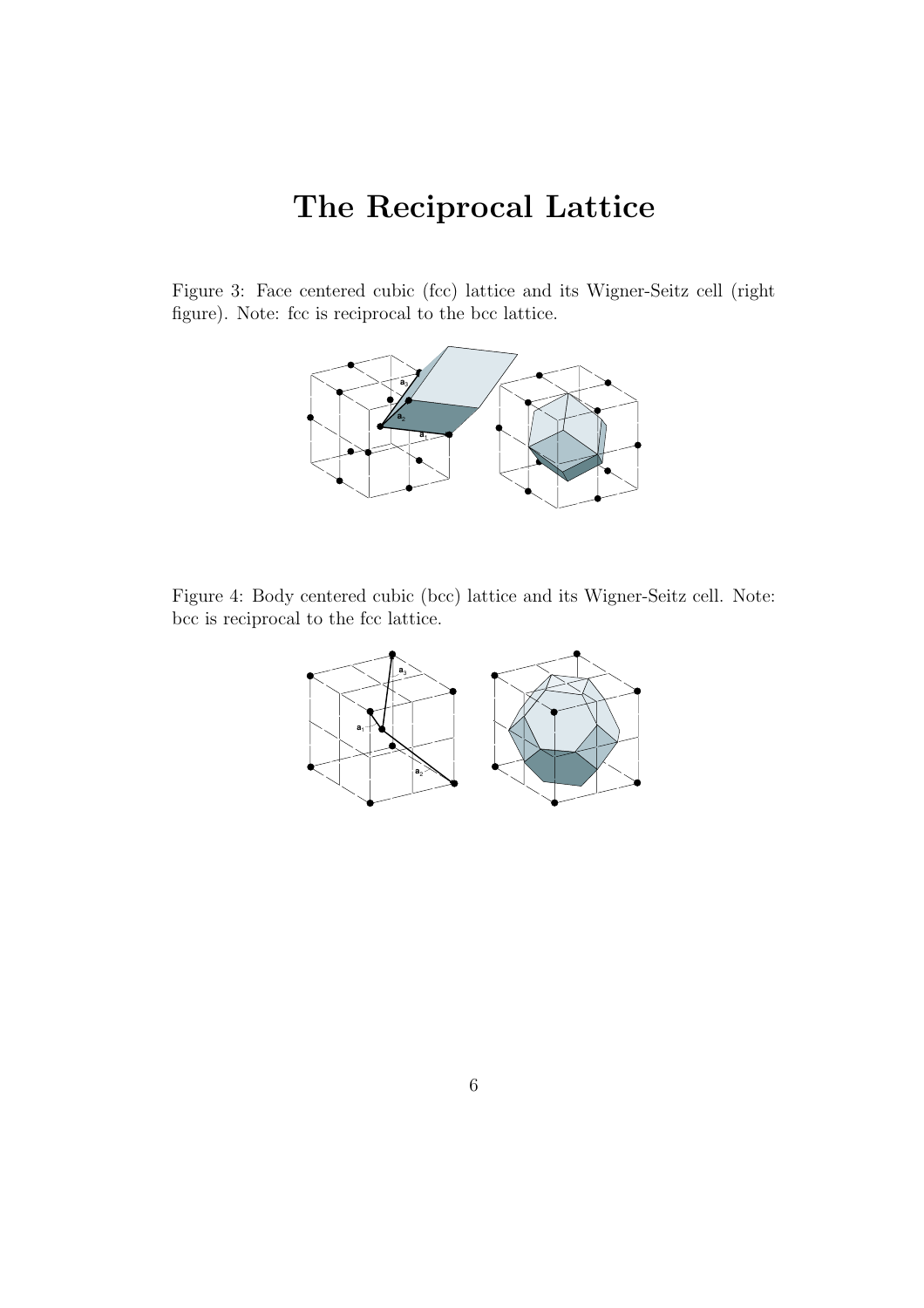## Wigner-Seitz Cell and First Brillouin Zone

The primitive cell for the crystal can be any one of the infinite set of possible choices of cells the fill all space when translated by the set of all lattice vectors. This holds for the direct and the reciprocal lattices.

Is there a way to make a "best" choice that is unique in some important way?

Wigner-Seitz Cell: defined to be the most compact cell possible, i.e., the primitive cell around the origin is set of all points closer to the origin than to any other lattice vector. The Wigner-Seitz Cell can always be constructed by the set of points inside the perpendicular bisecting planes between the origin and all other lattice vectors.

First Brillouin Zone: the Wigner-Seitz Cell of the reciprocal lattice.

Figure 5: Examples of Brillouin Zones with labels for points in the zone.

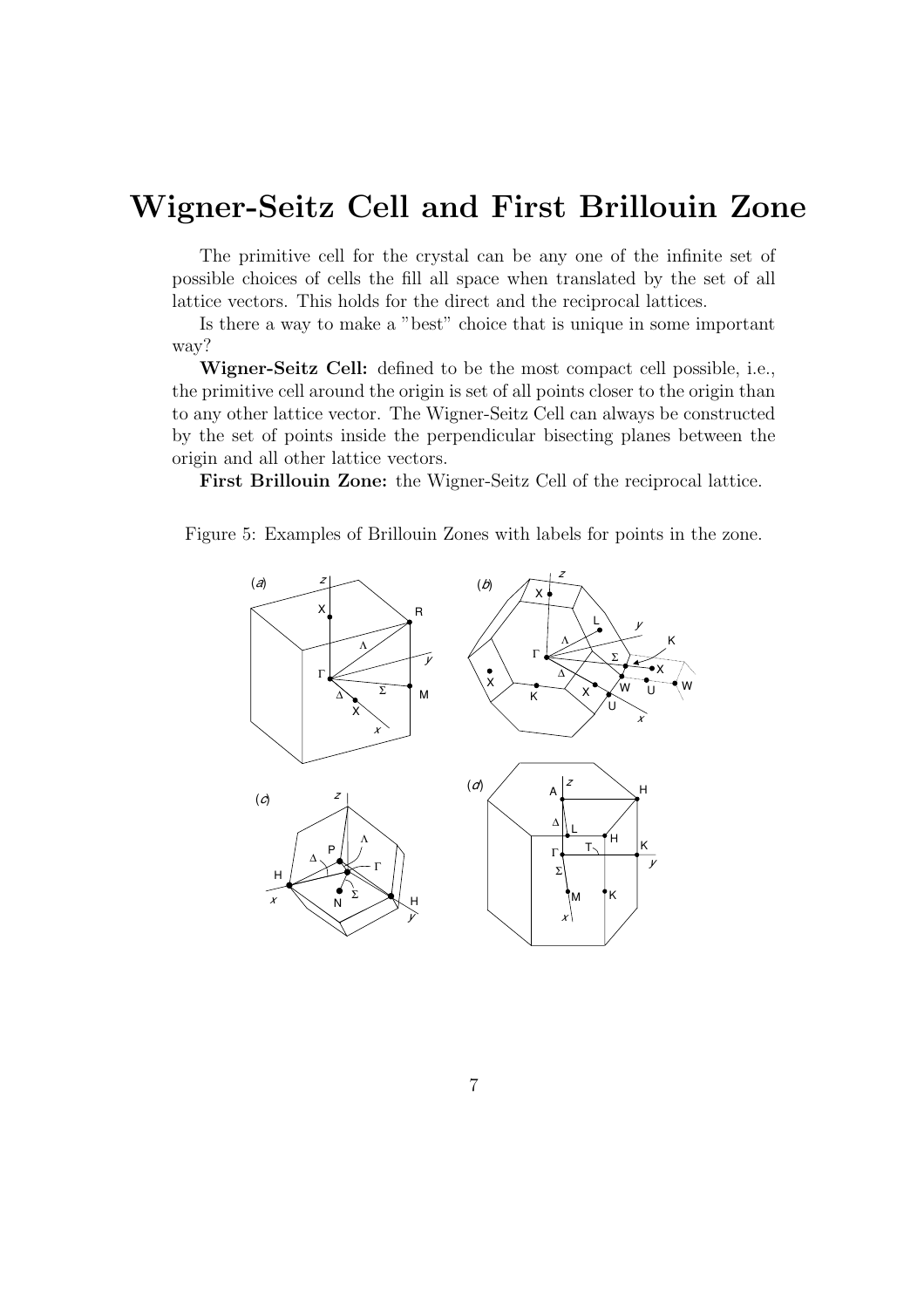### Basis of Atoms in a Primitive Cell

The basis describes the positions of atoms in each unit cell relative to the chosen origin. If there are  $N_{atom}$  atoms per primitive cell, then the basis is specified by the atomic position vectors  $\tau_{\kappa}$ ,  $\kappa = 1, N_{atom}$ .

NaCl and ZnS are two examples of crystals with an fcc Bravais lattice and a basis of two atoms per cell. For the case of NaCl, one can choose one atom at the origin, since there is inversion symmetry and cubic rotational symmetry around each atomic site:  $\tau_1 = (0, 0, 0)$  and the second basis vector chosen to be  $\tau_2 = (\frac{1}{2}, 0, 0)a$  or any one of the 6 equivalent choices.

The basis for the Zinc Blende structure can be chosen in a symmetric way,  $\tau_1 = (\frac{1}{8}, \frac{1}{8})$  $\frac{1}{8}, \frac{1}{8}$  $(\frac{1}{8})a$ , and  $\tau_2 = -(\frac{1}{8})$  $\frac{1}{8}, \frac{1}{8}$  $\frac{1}{8}$ ,  $\frac{1}{8}$  $\frac{1}{8}$ )a, which is appropriate for diamond since this is a center of inversion symmetry. One can also choose the origin at one atom, which is a center of tetrahedral symmetry,  $\tau_1 = (0, 0, 0)a$ , and  $\tau_2=(\frac{1}{4},\frac{1}{4}$  $\frac{1}{4}, \frac{1}{4}$  $\frac{1}{4}$ )a or any of the equivalent choices. (It is easy to show that in terms of the primitive lattice vectors, the  $\tau_2^L = \begin{bmatrix} \frac{1}{4}, \frac{1}{4} \end{bmatrix}$  $\frac{1}{4}, \frac{1}{4}$  $\frac{1}{4}$ , etc.

Figure 6: Examples of crystals with a basis of more than one atom per cell: Nacl (left) and ZnS (right).

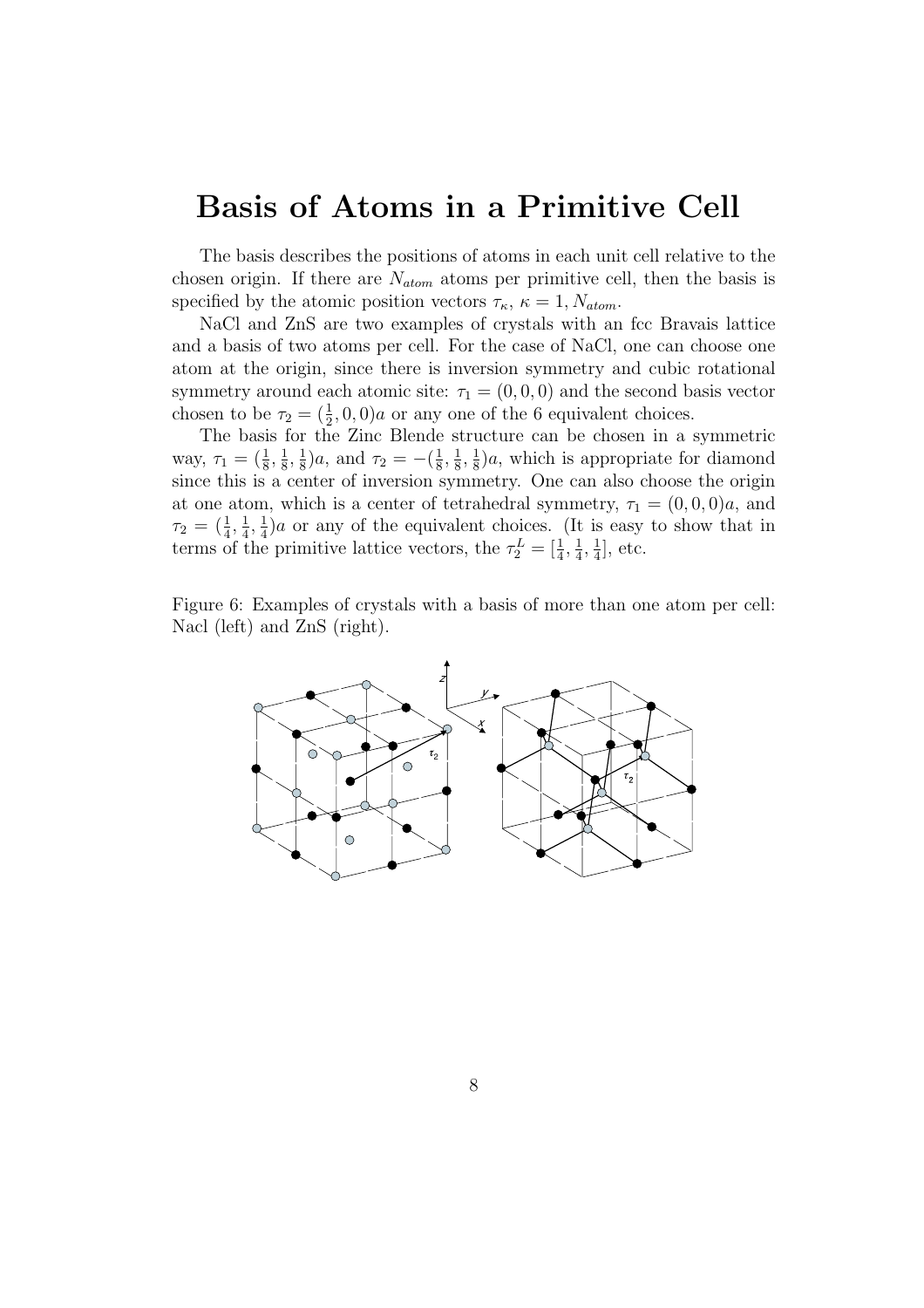# Excitations and the Bloch Theorem

Excitations of the electrons in the crystal are *not* required to have the periodicity of the crystal. For example, in any independent-particle theory the energies to add or subtract electrons are the eigenvalues of the independent particle Schrödinger equation (e.g., Kohn-Sham equations),

$$
\hat{H}\psi_{i,\mathbf{k}}(\mathbf{r}) = \left[-\frac{\hbar^2}{2m_e}\nabla^2 + V(\mathbf{r})\right]\psi_{i,\mathbf{k}} = \varepsilon_i(\mathbf{k})\psi_{i,\mathbf{k}}(\mathbf{r}),\tag{15}
$$

where  $V(\mathbf{r})$  is periodic, i.e.,  $V(\mathbf{r})$  is the same in each cell.

✬

 $\searrow$ 

The Bloch theorem. As indicated in Eq. 15, each each eigenfunction can be labelled by a wavevector  $k$  and can be written

$$
\psi_{i,\mathbf{k}}(\mathbf{r}) = exp(i\mathbf{k}\cdot\mathbf{r}) \times u_{i,\mathbf{k}}(\mathbf{r}),
$$
\n(16)

where  $u_{i,k}(\mathbf{r})$  is a periodic function of **r**. Thus each excitation has a periodic part and a phase that varies from cell to cell. Here k is a continuous variable giving rise to a continuum of eigenstates for each band  $i = 1, 2, 3, \ldots$ 

The Role of the Brillouin Zone (BZ). All independent eigenstates can be classified in terms of wavevectors k restricted to the BZ; all other k outside the BZ are identical and are not independent. Examples of BZs for important cases are shown in Fig. 6.

Expansion of the eigenfunctions in a basis. One way to express the eigenfunctions is a Fourier expansion, which is an expansion in a plane wave basis. Since  $u$  is periodic this can be written

$$
u_{i,\mathbf{k}}(\mathbf{r}) = \sum_{\mathbf{G}} c_{i,\mathbf{G}}(\mathbf{k}) \frac{1}{\sqrt{\Omega_{cell}}} exp(i\mathbf{G} \cdot \mathbf{r}).
$$
 (17)

Another approach is to write each  $u_{i,k}(r)$  as a sum of localized atomiclike functions centered on the atoms in each unit cell. This gives rise to a representation of the form

$$
u_{i,\mathbf{k}}(\mathbf{r}) = \sum_{m} c_{i,m}(\mathbf{k}) \phi(\mathbf{r} - \mathbf{R}_m), \qquad (18)
$$

where  $\phi(\mathbf{r} - \mathbf{R}_m)$  is an atomic like function centered on an atom at position  $\mathbf{R}_m$ .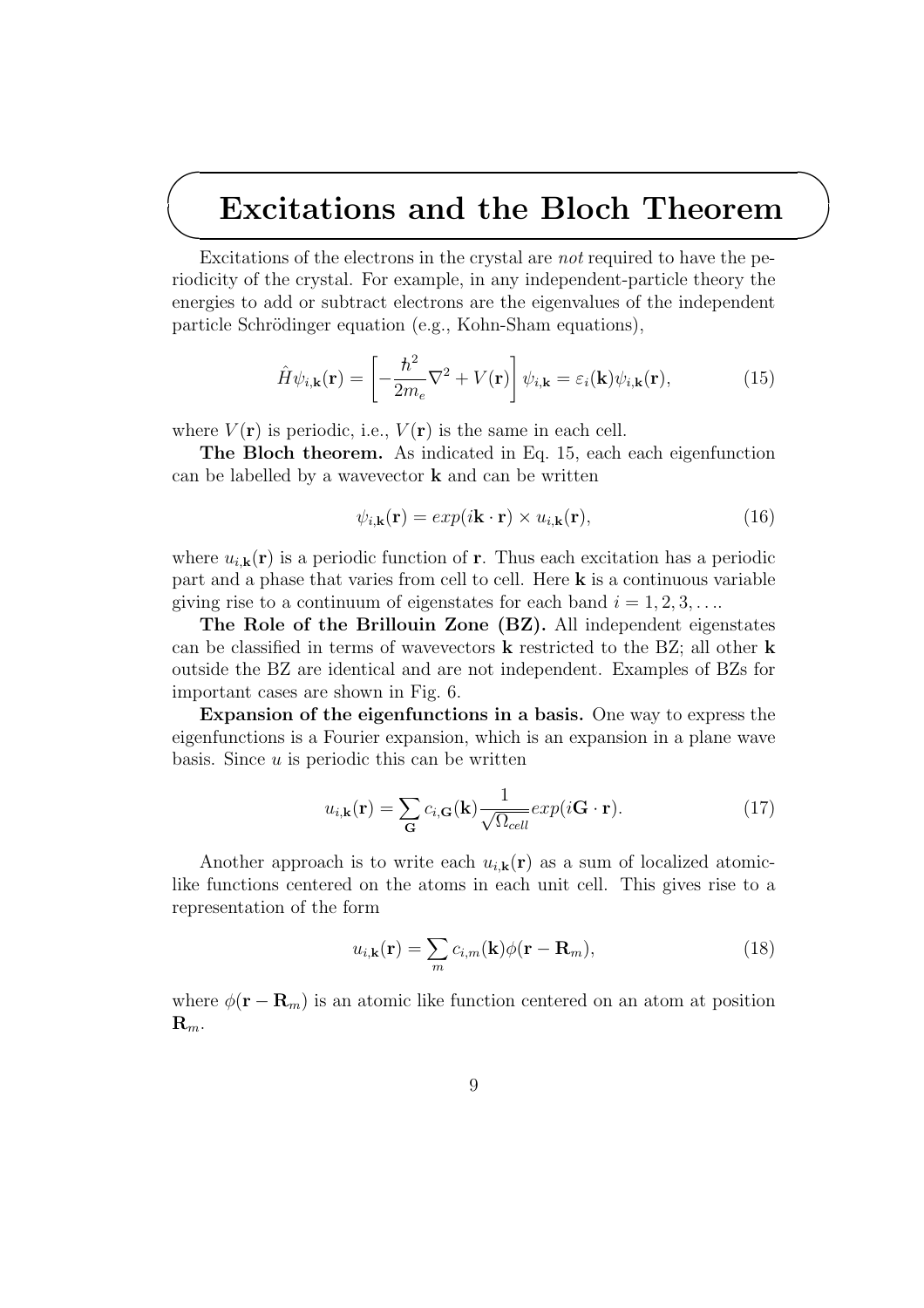### Calculations of Bands in Plane Wave Basis

Using the formulas above we find the matrix equation for the Schrödinger equation in plane waves:

$$
\sum_{\mathbf{G}'} H_{\mathbf{G},\mathbf{G}'}(\mathbf{k}) c_{i,\mathbf{G}'}(\mathbf{k}) = \varepsilon_i(\mathbf{k}) c_{i,\mathbf{G}}(\mathbf{k})
$$
\n(19)

where

$$
H_{\mathbf{G},\mathbf{G}'}(\mathbf{k}) = \frac{\hbar^2}{2m_e} |\mathbf{k} + \mathbf{G}|^2 \delta_{\mathbf{G},\mathbf{G}'} + V(\mathbf{G} - \mathbf{G}') \tag{20}
$$

This is a hermitian matrix equation in  $G, G'$ , and the solution by standard diagonalization techniques leads to the bands of eigenvalues  $\varepsilon_i(\mathbf{k})$  and the periodic part of their eigenstates  $u_{i,\mathbf{k}}(\mathbf{r})$ .

#### Plane Wave Empirical Pseudopotential Calculations

We now have the equations to solve *any* independent particle problem in a crystal.

What is the problem?

- Works only if the number of plane waves is feasible.
	- Only for hydrogen! Core electrons too difficult for other elements!
	- Or if we use pseudopotentials to eliminate core electrons
- Works only if we have a way of getting the potential  $V(\mathbf{r})$  or  $V(\mathbf{G})$ 
	- Density functional theory provides ways to find  $V$  approximate, but well tested in many classes in many materials
	- Models and Empirical Approximations for V show us the general character of solutions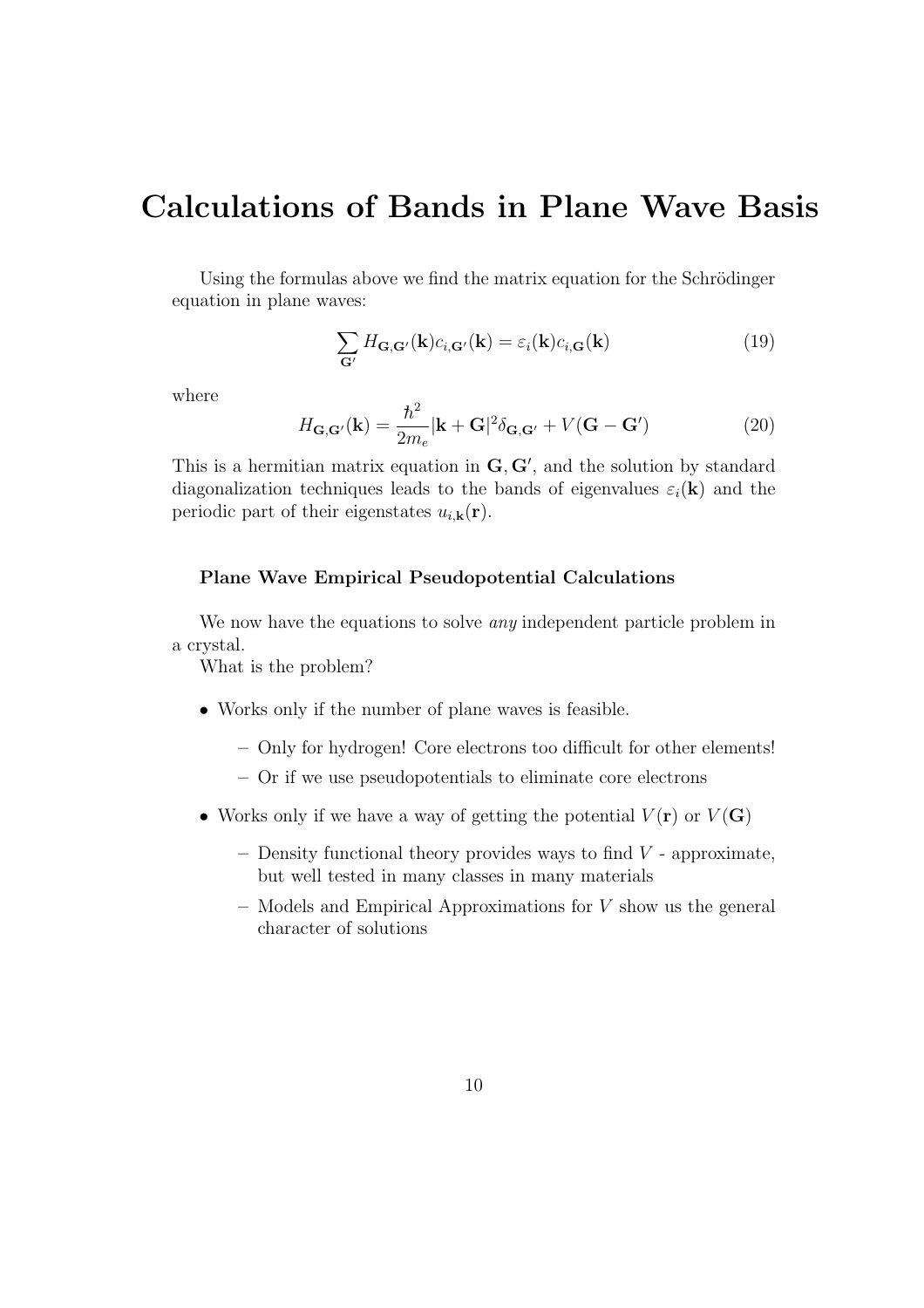## Sum of Spherical Potentials

Often the potential is given by a sum of spherical potentials in real space. This is always true for the bare proton potentials or the bare ionic pseudopotentials. Often it is also a good approximation to take the entire potential as a sum of spherical potentials. An example which is often rather close to the final potential is to assume  $V(\mathbf{r})$  to be a sum of neutral atom potentials. In any case where the potential is a sum of spherical potentials,

$$
V(\mathbf{r}) = \sum_{i=1}^{N_{type}} \sum_{j=1}^{N_{atom}(i)} \sum_{\mathbf{T}} V_{atom}^{i} (|\mathbf{r} - \vec{\tau}_{i,j} - \mathbf{T}|), \qquad (21)
$$

then the Fourier transform can be written,

$$
V(\mathbf{G}) = \frac{1}{\Omega_{cell}} \int_{\Omega_{cell}} V(\mathbf{r}) exp(i(\mathbf{G} \cdot \mathbf{r}) d\mathbf{r} = \sum_{i=1}^{N_{type}} S_i(\mathbf{G}) V_{atom}^i(|\mathbf{G}|), \qquad (22)
$$

where the **structure factor** for each type of atom is

$$
S_i(\mathbf{G}) = \frac{1}{N_{atom}(i)} \sum_{j=1}^{N_{atom}(i)} exp(i(\mathbf{G} \cdot \vec{\tau}_{i,j})
$$
(23)

and the form factor for each type of atom is

$$
V_{atom}^{i}(|\mathbf{G}|) = \frac{N_{atom}(i)}{\Omega_{cell}} \int_{all \ space} V_{atom}^{i}(|\mathbf{r}|) exp(i(\mathbf{G} \cdot \mathbf{r}) d\mathbf{r}.
$$
 (24)

This is an approximation to the true potential which is not a sum of spherical potentials. However, it is often a good approximation. Furthermore, in the full Kohn-Sham calculations the bare ionic potential due to the rigid spherical nuclei and cores are spherical and this form is used in that case.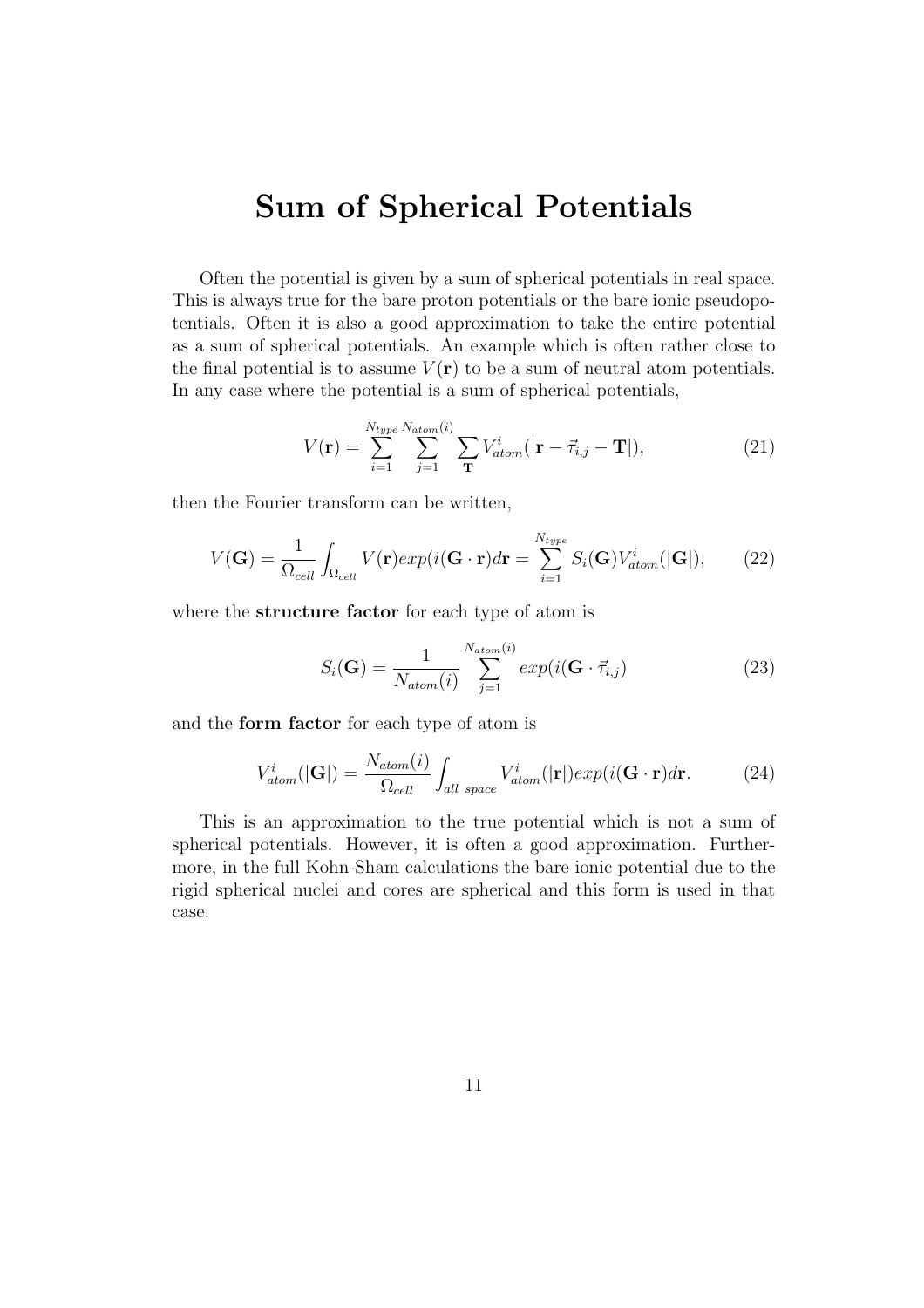### Model Potentials and Empirical Pseudopotentials

The programs used in our lab exercises use potentials that are sums of spherical atomic-like potentials. These are useful because:

- This is a very good approximation in many cases and gives one a feeling for bands. It is very useful for describing bands, optical properties, etc. See book by Cohen and Chelikowsky.)
- Empirical potentials can be a starting point for large calculations not feasible in ab initio methods. Calculations for "quantum dots of many thousands of atoms have been done by Wang, et al (see references) using the same potentials as in our lab.

The programs used in the lab include empirical potentials for Si, Ga, As, (from S. B. Zhang, et al) and various model cases: "El" (i.e., no potential or "empty lattice"). Examples of results:

Figure 7: Free electron bands for an fcc crystal with potential set equal to zero and the lattice constant of Si. Only the lowest 8 bands are shown. Energies are in Hartrees (1 Ha =  $27.2 \text{ eV}$ ).

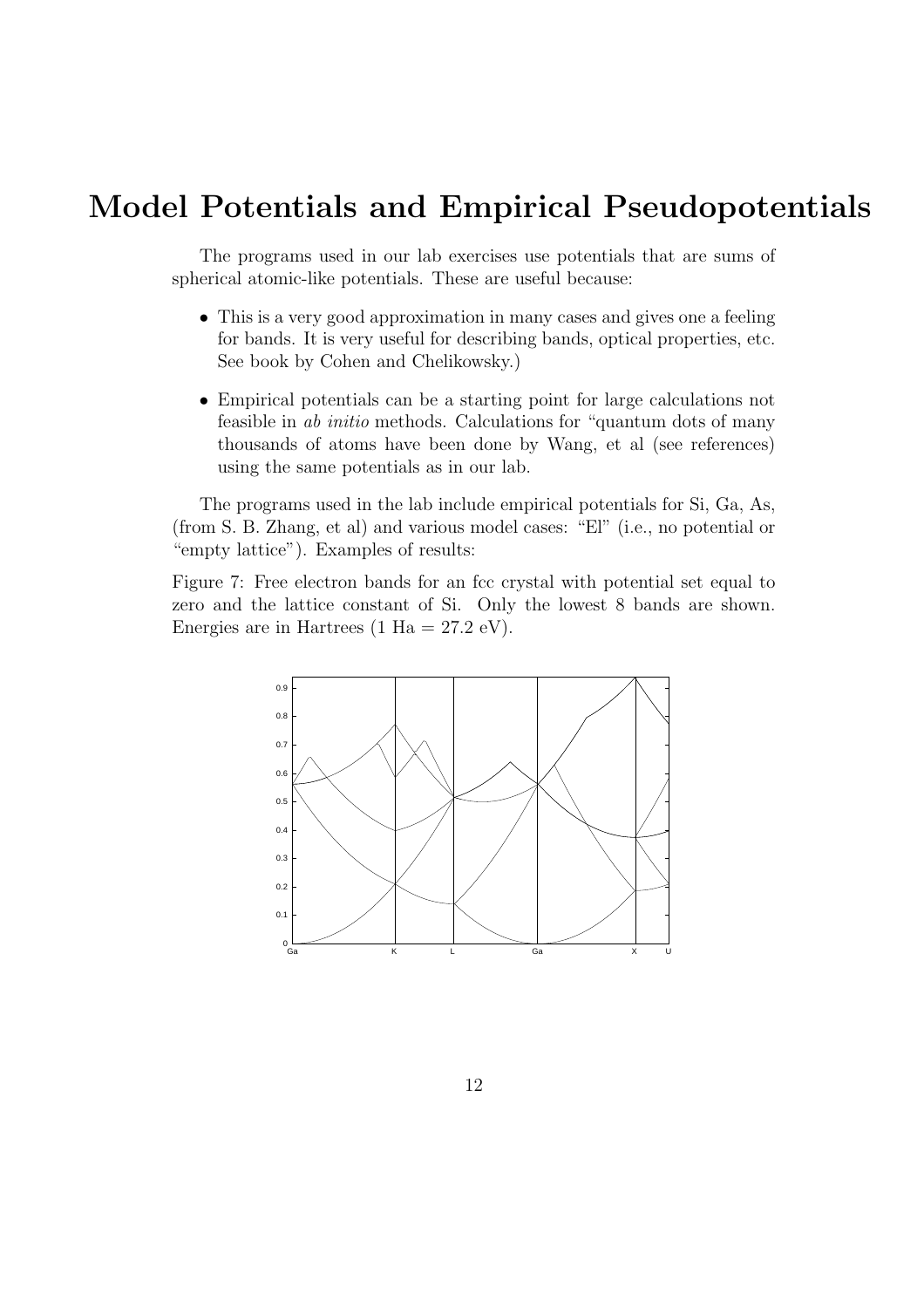### Localized atomic-like Basis

Using the formulas above we find the matrix equation for the Schrödinger equation in terms of the basis  $\phi_m(\mathbf{r} - \mathbf{R}_m)$ :

$$
\sum_{m'} H_{m,m'}(\mathbf{k}) c_{i,m'}(\mathbf{k}) = \varepsilon_i(\mathbf{k}) c_{i,m}(\mathbf{k}),
$$
\n(25)

where

$$
H_{m,m'}(\mathbf{k}) = \sum_{\mathbf{T}} e^{i\mathbf{k}\cdot\mathbf{T}} H_{m,m'}(\mathbf{T}),\qquad(26)
$$

with  $H_{m,m'}(\mathbf{T})$  denoting the matrix elements of the hamiltonianof a state m in the cell at the origin and state  $m'$  in the cell labeled by translation vector T,

$$
H_{m,m'}(\mathbf{T}) = \int d\mathbf{r} \chi_m^*(\mathbf{r} - \tau_m) \hat{H} \chi_{m'}[\mathbf{r} - (\tau_{m'} + \mathbf{T})]. \tag{27}
$$

This is a hermitian matrix equation in  $m, m'$ . If the localized states are orthonormal (always possible in principle by transformation to Wannier functions), and the solution by standard diagonalization techniques leads to the bands of eigenvalues  $\varepsilon_i(\mathbf{k})$  and the periodic part of their eigenstates  $u_{i,\mathbf{k}}(\mathbf{r})$ .

In general, localized functions are not orthogonal. This is the case if the functions on neighboring sites are atomic-like and the shortest-range, mosttransferable functions are in general non-orthogonal. This is the case in codes like SIESTA and GAUSSIAN. Then the overlap matrix is given by

$$
S_{m,m'}(\mathbf{T}) = \int d\mathbf{r} \ \chi_m^*(\mathbf{r} - \tau_m) \chi_{m'}(\mathbf{r} - (\tau_{m'} + \mathbf{T})). \tag{28}
$$

and the solution is a generalized eigenvalue problem

$$
\sum_{m'} \left[ H_{m,m'}(\mathbf{k}) - \varepsilon_i(\mathbf{k}) S_{m,m'}(\mathbf{k}) \right] c_{i,m'}(\mathbf{k}) = 0.
$$
 (29)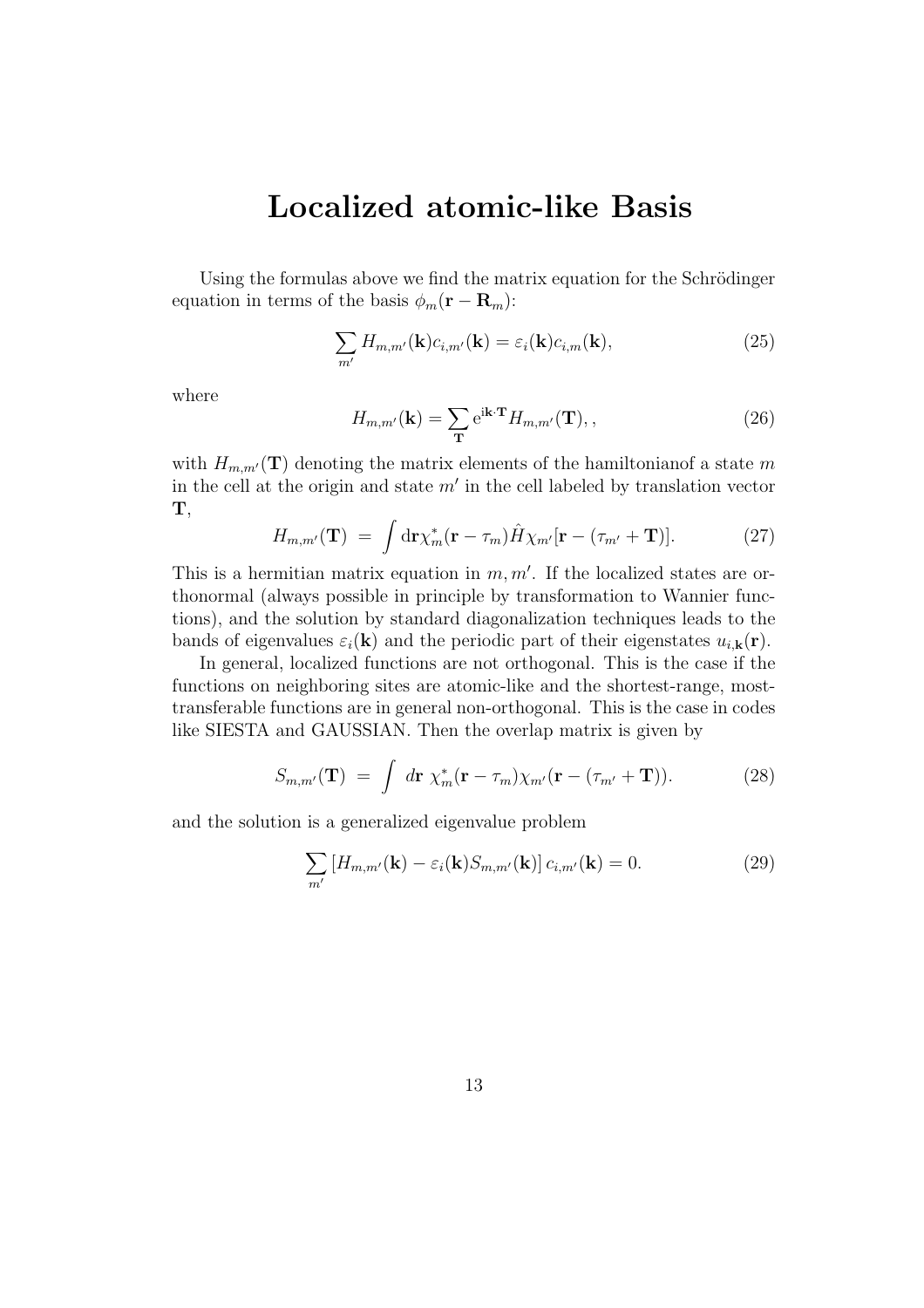## Localized Basis Calculations

We now have the equations to solve *any* independent particle problem in a crystal. The Kohn-Sham equations can be solved in this way as an alternative to plane waves. These methods are now widely used, especially in chemistry, and are very efficient for large problems like nanostructures.

What is the problem?

- Must chose the basis not as straightforward as in plane waves
- Gaussian Basis
	- Advantage all integrals analtytic
	- Disadvantage Many Gaussians needed to represent atomic-like functions
	- Highly developed in codes like GAUSSIAN, GAMES, CRYSTAL, . . .
- Numerical radial orbital Basis
	- Advantage represent atomic-like functions accurately with few functions on a radial grid all integrals
	- Disadvantage Complicated to calculate all the needed integrals
	- Used in codes like SIESTA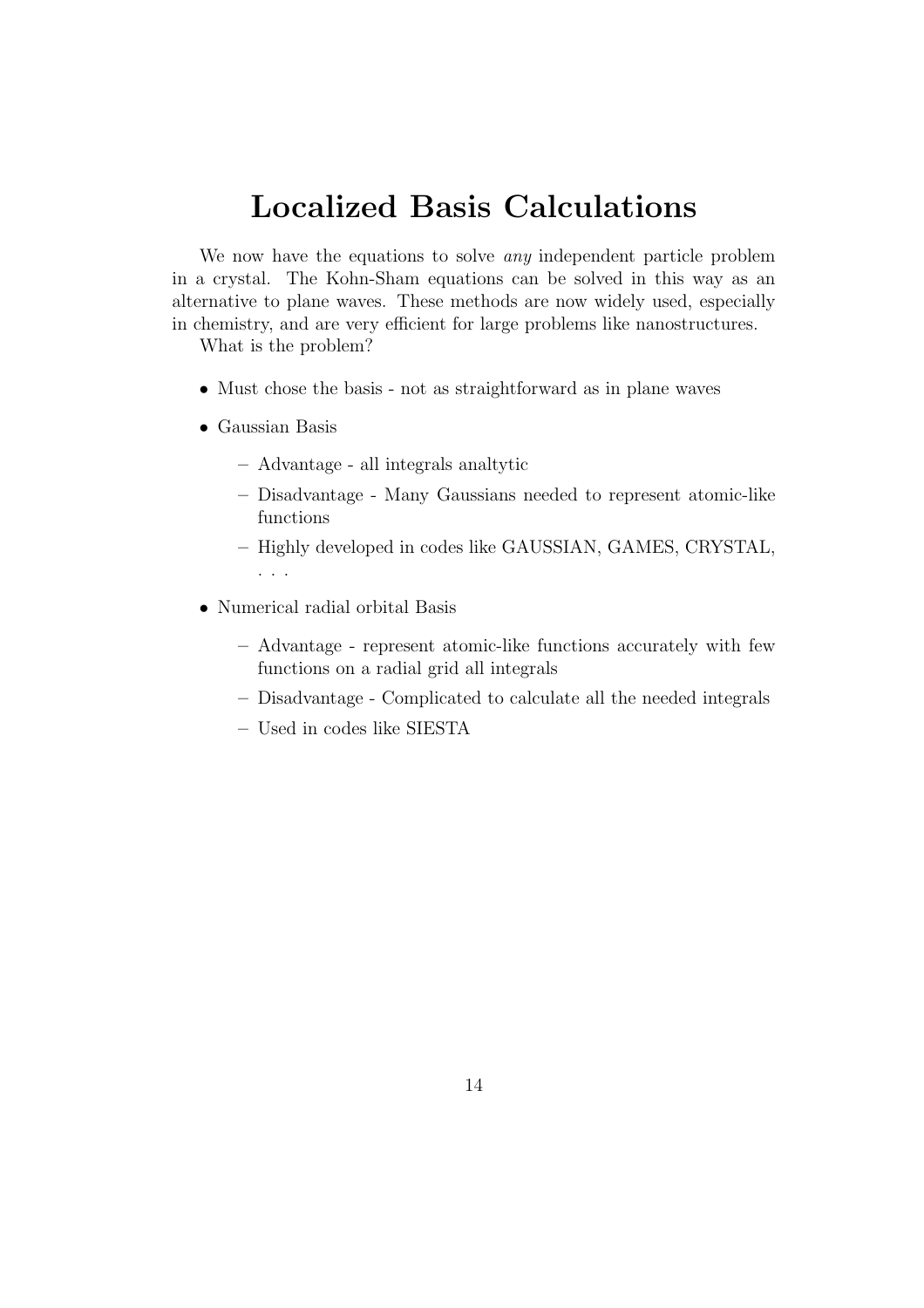## Tight-binding Slater-Koster Approach

- Tight-binding Models and Empirical Approximations for the matrix elements  $H_{m,m'}(\mathbf{T})$  show us the general character of solutions
	- Models can be fit to describe any bands very useful but require many parameters
	- Models can be made to approximate classes of materials with a few parameters, for example, Harrison's "universal model" which are meant to give approximate bands all elements
	- Here we assume orthonormal orbitals for simplicity not essential
- One- and two-center approximation
	- If we assume only one- or two-centers are involved, the matrix elements have the same symmetry as for an atom (spherical symmetry) or a diatomic molecule (angular momentum about the axis is conserved).
	- Orbitals are labelled by angular momentum,:  $s, p, d, \ldots$
	- All interatomic matrix elements are labelled by angular momentum about the axis between the atoms: m=0:  $\text{ss}\sigma$ ,  $\text{sp}\sigma$ ,  $\text{sd}\sigma$ ,  $\text{pd}\sigma$ ,  $\text{dd}\sigma$ , ... m=1:  $pp\pi$ ,  $pd\pi$ ,  $dd\pi$ , ... m=2:  $dd\delta$ , ...
	- The code TBPW has as two types of algorithms: 1) a hard-coded set of formulas valid for s,p,d states and 2) a general rotation matrix formulation valid for any angular momentum. See the documentation and the book by R. Martin for a description.
- Examples
	- Si bands with parameters fitted by Vogl, et al..
	- C nanotubes. The structures, Brillouin zones, and bands of the "zig-zag" and "armchair" nanotubes are illustrated in the figure (the same as Fig. 14.9 of Martin). The bands are calculated using the tight-binding model of Xu et al..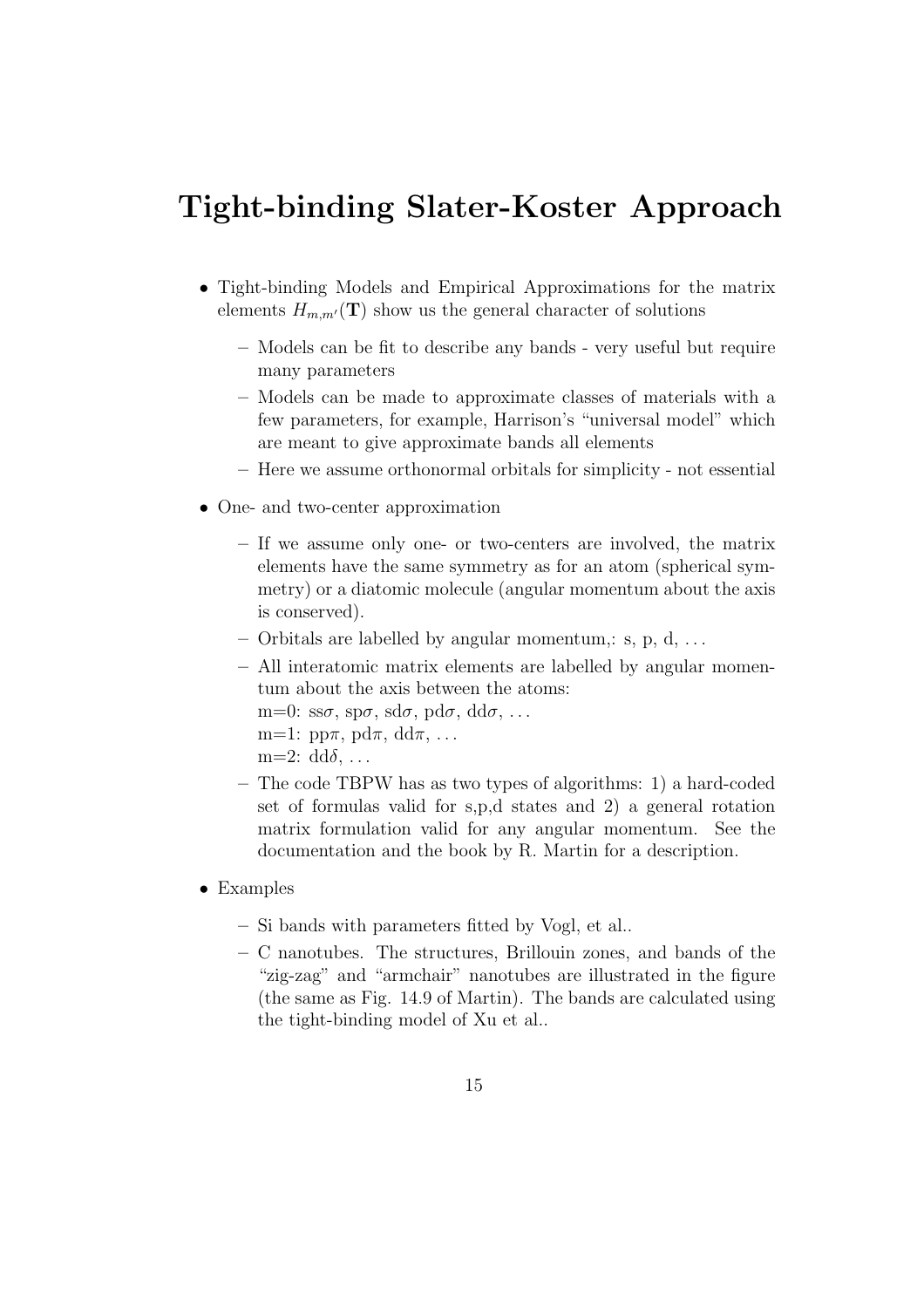#### References

- [1] R. M. Martin, Electronic Structure: Basic Theory and Methods, Cambridge University Press, Cambridge, U.K., 2004.
- [2] N.W. Ashcroft and N.D. Mermin, Solid State Physics, W.B. Saunders Company, Philadelphia, 1976.
- [3] C. Kittel, Introduction to Solid State Physics, John Wiley and Sons, New York, 1996.
- [4] M. L. Cohen and J. R. Chelikowsky, *Electronic Structure and Optical* Properties of Semiconductors, 2nd ed., Springer-Verlag, Berlin, 1988.
- [5] W. E. Pickett, 'Pseudopotential methods in condensed matter applications', Computer Physics Reports 9:115, 1989.
- [6] S. B. Zhang, C.-Y. Yeh, and A. Zunger, 'Electronic structure of semiconductor quantum films', Phys. Rev. B 48:11204–11219, 1993.
- [7] W. A. Harrison, *Electronic Structure and the Properties of Solids*, Dover, New York, 1989.
- [8] W. A. Harrison, Elementary Electronic Structure, World Publishing, Singapore, 1999.
- [9] P. Vogl, H. P. Hjalmarson, and J. D. Dow, 'A semi-empirical tightbinding theory of the electronic structure of semiconductors', Europhys. Lett. 44:365, 1983.
- [10] C. H. Xu, C. Z. Wang, C. T. Chan, and K. M. Ho, 'A transferable tight-binding potential for carbon', J. Phys.: Condens. Matter 4:6047, 1992.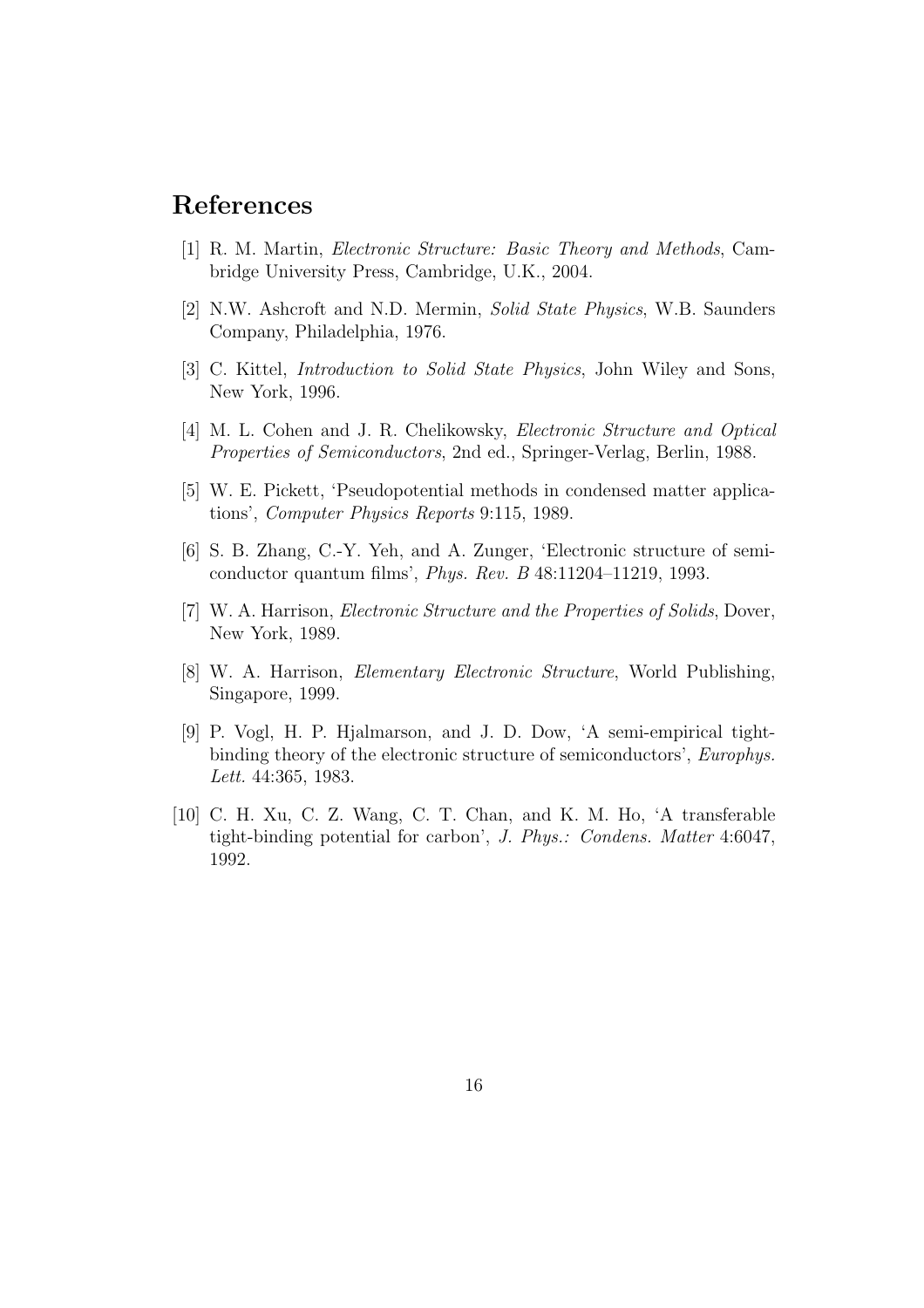Figure 8: Bands for Si using an empirical pseudopotential. Only the lowest 8 bands are shown. Energies are in Hartrees (1 Ha = 27.2 eV).



Figure 9: Bands for GaAs using empirical pseudopotentials. Only the lowest 8 bands are shown.